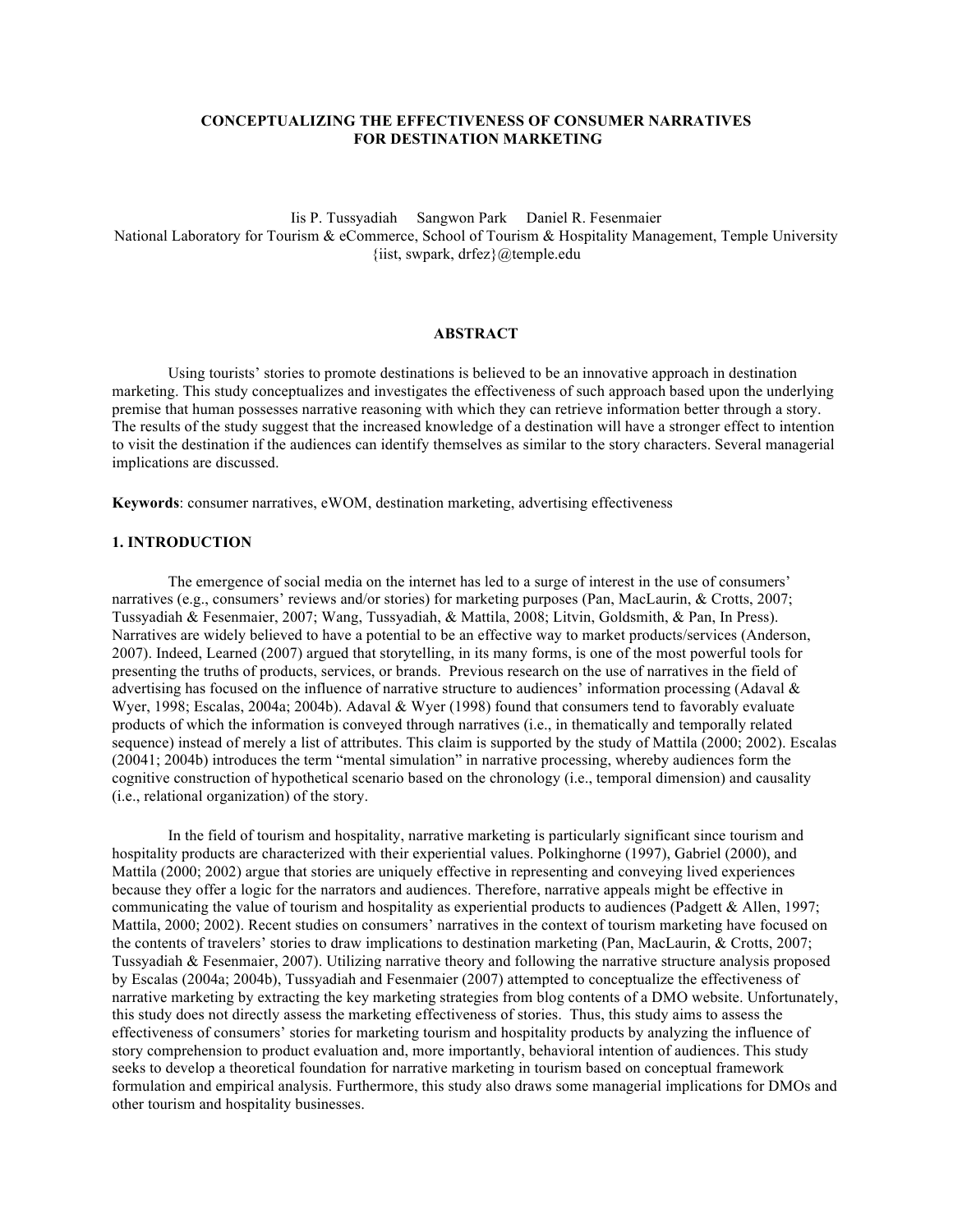# **2. MARKETING THROUGH NARRATIVES**

Narrative, and the act of narrating, has been a subject of research across different disciplines. Most of such research came to a common belief that narrative is the most effective device to understand human experience. Several scholars have attempted to define the term narrative, particularly in verbal context, in contrast with other form of (non-narrative) verbal/text. In the attempt to conceptualize the definition of narrative, most scholars focus on its structure and features (i.e., what constitutes a narrative). One of the widely appraised descriptions of narrative structure is the concept of "narrative connection" introduced by philosopher Noël Carroll (2001). In outlining the theory of narrative, Carroll refers not to a clear set of necessary and sufficient conditions of narrative, but to a networked notion that emerged from a number of important features within narrative that are connected together to make the narrative understandable. Based on Carroll's argument, the narrative discourse is not merely a list of several events or state of affairs, but there must be some sort of sequence of events which implies a temporal ordering. However, a mere temporally ordered list of events cannot be considered narrative because it has no unified subject. As an example, Carroll contrasted annals to stories based on this assumption (see further explanation in Kindt & Muller, 2003; Worth, 2005). In addition to the conditions suggested by Carroll, another necessary condition links the multiple states of affairs together in a way that would make a narrative consistently identifiable as a narrative is causation (Carroll, 2001; Worth, 2005). Causal connection within a story, however, is not a simplistic view of direct or necessary causation (i.e., the earlier events would always causally entail to the later events). Carroll suggests that an earlier event in a narrative connection is at least a causally necessary condition or ingredient for bringing about later events.

Further, besides the condition of how multiple events are causally interconnected, the description of narratives also focuses on the transition from one event to another, which characterizes a narrative with its beginning and end. This refers to construction of plot. Plot is what crafts the multiple events into a story (Carroll, 2001; Worth, 2005). Indeed, Jameson (2001) argues that plot is what holds a story together, in that there is an abstract concept that explains the nature of a narrative. Furthermore, Ricoeur (1984) claims that a story must be an organization of events into an intelligible whole such that audience can always capture the "thought" of the story. Then, according to Jameson (2001), stories operate in two levels: (1) the concrete recounting of events and (2) the abstract concept that unifies the events into a whole and implies their significance (p. 478).

Escalas (2004a; 2004b) suggests two elements that can be used to characterize a narrative: temporal dimension and relational organization. Temporal dimension refers to a plot, which is translated by Escalas as the chronological nature of a narrative. A narrative constitutes of episodes within a timeline which characterize a narrative into its beginning, middle, and end. Relational organization refers to the causality within a narrative; that is a narrative consists of episode schema which explains the characters' goal–action–outcome. In a more recent study to analyze text processing in advertising, Luna (2005) proposes two conditions that characterized a narrative (or multiple narratives): coherence and referential continuity. Coherence refers to the enabling of audience to draw causal, intentional, or temporal structure of narratives. Referential continuity means how each of the narrative parts refers to an entity introduced in the previous parts. These conditions are believed to influence the narrative processing which affect audiences' information processing and, in the end, behavior toward advertising.

The underlying premise that puts the great importance of narrative in information processing is the belief that people possess (use and can develop) a skill called narrative reasoning which emerged from narrative meaning construction. Worth (2005) argues that people have the capacity to reason narratively in order to have a more comprehensive understanding of the human experience. The narrative knowledge (i.e., knowing what it is like) is beyond the traditional form of knowledge (i.e., knowing how and knowing what) (Worth, 2005). Furthermore, it is argued that narrative reasoning is different from discursive reasoning (Polkinghorne (1988) uses the term "logicoscientific" for this type of reasoning). While discursive reasoning captures the logic, narrative reasoning is related with imagination. Narrative processing is the process of retrieving the readily available information in a story. As imagination has a potential to help facilitating causal judgments of likely future events, the capacity to imagine and narrative meaning construction are intertwined (Worth, 2005). Formulating narrative processing in the context of advertising, Escalas (2004a; 2004b) define the concept of mental simulation, in which audiences form an imitative mental representation of events (i.e., in the form of a story), and the process of narrative transportation, which is the immersion into the text (i.e., a situation where a person becomes lost in a story). Researchers in Psychology define mental simulation as the "instruction to imagine," in that narrative has a potential to be persuasive. Extensive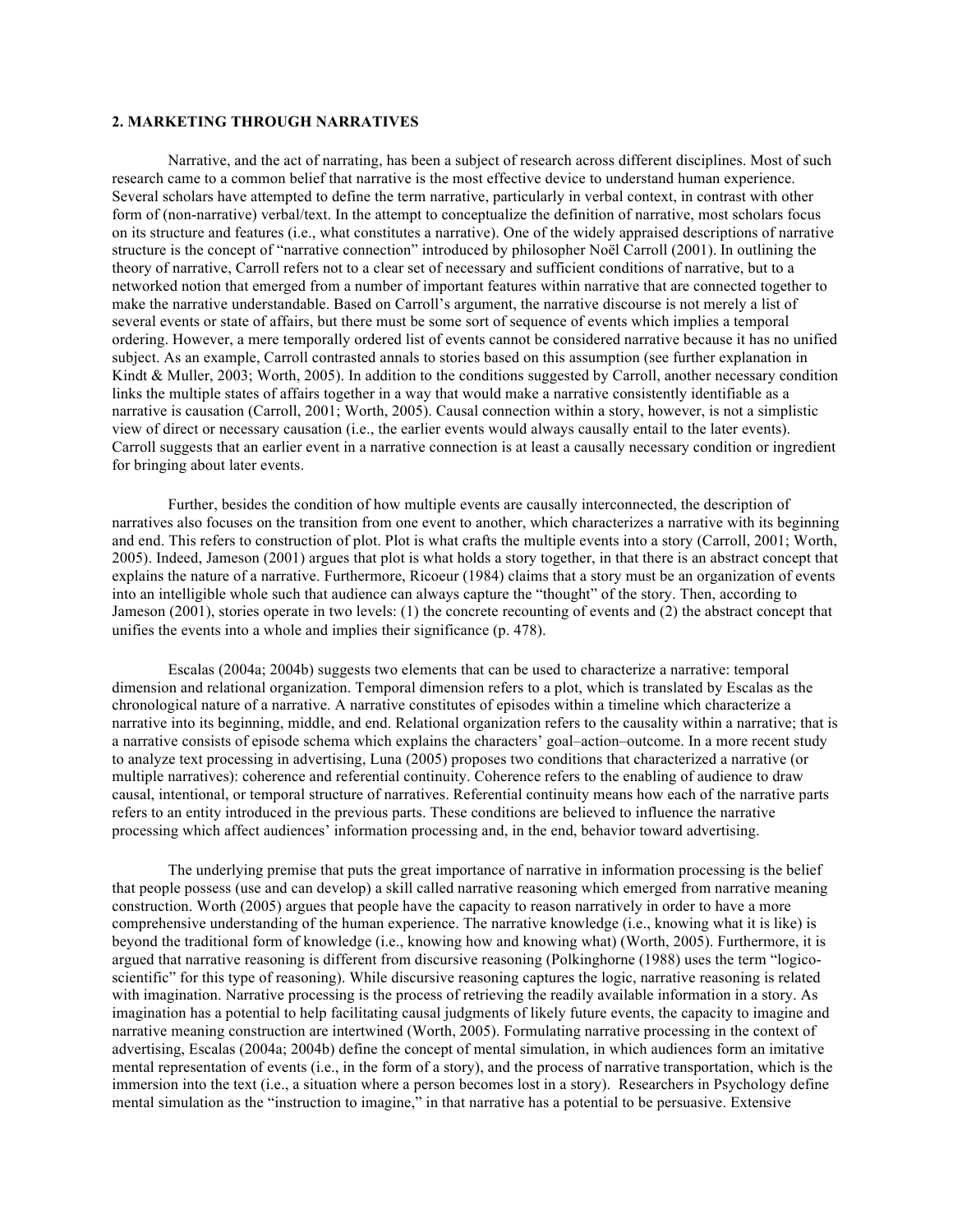research indicates that the narrative power of a story has the ability to "manipulate" mass audiences (Boje, 1999). In brief, stories has the ability to give audiences an instruction to imagine (i.e., to form a mental representation of) the consumption of a product/service.

Escalas (2004a) states that "while one can mentally simulate an episode involving other people, mental simulation typically involve the self" (p.38). Specifically, Phillips, Olson, and Baumgartner (1995) suggest the term "consumption visions;" that is, consumers form self-constructed mental simulations of future consumption situations. They assert that the consumption visions can motivate consumption behavior because these visions involve self-enacting, detailed, product-related behavior. The self–brand connection may be formed based on the perceived psychological benefits from the product (Escalas, 2004b: 168). People are motivated to act positively to a product if they could see themselves in the self-constructed mental stories (within the settings described in the narratives) deriving values from consuming the product. In other words, people will have positive attitudes toward products in self-relevant stories. When consumers read the stories of other consumers, the ability to relate to the stories is significant with the concept of psychological connection suggested by Feagin (2007). When relating to a story, a consumer might link the products in a narrative to the achievement of self-related goals. The connection is a result of a process of mapping the goal–action–outcome structure within the narrative with self-related stories in the memory. This mapping process can be achieved through the association of self with the narratives. In conclusion, it is argued that audiences will be able to imagine the benefits of consuming the same products with the characters in the stories if: (1) they see themselves as similar to the characters (i.e., the audiences think that the characters resemble themselves) and/or (2) they can relate the story to stories stored in their memories (i.e., the audiences recognize similar occurrences in the past).

Based on the conceptualization of narrative structure, narrative processing, and the effectiveness of advertising through narrative, several hypotheses can be developed (Figure 1). Within the context of destination marketing, the narrative structure of a tourist story will help audiences to comprehend the tourist experience in the destination. The narrative reasoning involves retrieving information and recognizing coherence in the story (i.e., plot and causal connection of goal–action–outcome); through narrative reasoning, audiences will be able to form a better knowledge about the destination. **H1**: *The ability to comprehend the narratives of tourists' stories will increase the overall knowledge about the destination.* When audiences are able to develop a better knowledge about a destination, they will be able to have sufficient information to assess and evaluate the value of the destination. This, in turn, will influence the intention to visit the destination. **H2:** *The increased knowledge of a destination will influence the intention to visit the destination.*



**Figure 1** Conceptual Framework of Narrative Comprehension and Visit Intention

Based on the concept of consumption visions (Phillips, Olson, & Baumgartner, 1995), the attitude toward advertising is influenced by the ability to form a mental construct of the consumption. The process of of forming mental construct of a tourism experience can be influenced by the past experiences. The increased knowledge about a product will influence the intention to purchase if the audiences perceive that the process and outcome of consumption is similar to their past positive consumption experiences stored in their memories. **H3:** *The increased knowledge of a destination will influence intention to visit the destination under condition of resemblance of the tourists' story with own past positive experiences.* The process of forming the intention to visit the destination also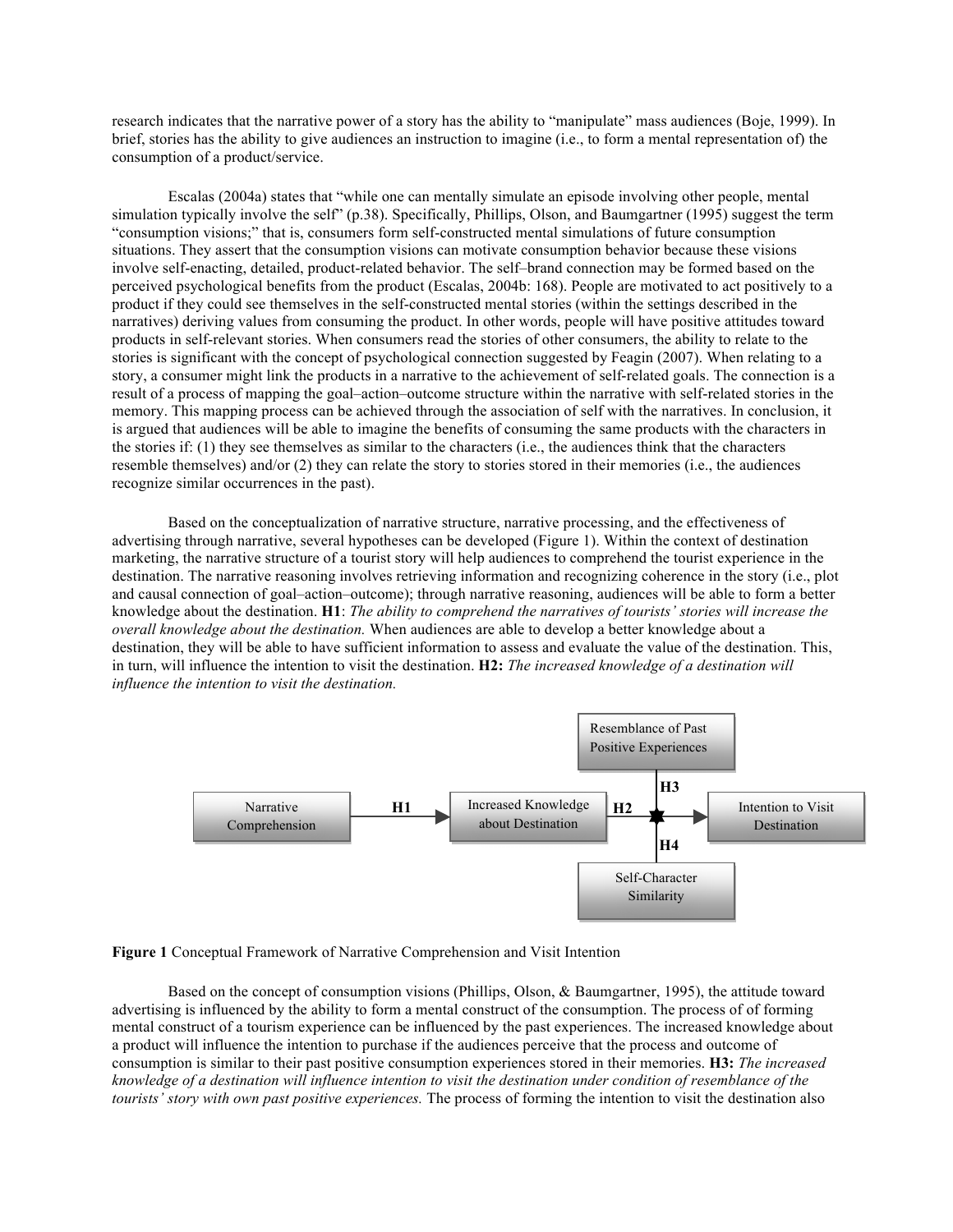depends on the ability to relate the self to the consumption settings and the consumption outcome. Having enough information about a product through a story will influence the intention to consume the product if the audiences can relate themselves with the character(s) in the story. **H4:** *The increased knowledge of a destination will influence intention to visit the destination under condition of similarity between the self and the character(s) in the story.*

### **3. RESEARCH METHOD**

#### **3.1 Research Context**

The aim of this study is to assess the effectiveness of destination marketing using tourists' stories. Several conditions were considered to select the stories for this study: (1) the stories must be written by actual tourists, (2) the stories must portray tourism experiences at the destination, and (3) the stories must be made available to audiences by DMO for marketing purposes. As a result, the blog section of Pennsylvania Tourist Office website (*visitPA.com*) was selected for the study. The blog section of *visitPA.com* entitled "Roadtrippers" and themed "Stories from the Road" was introduced during summer 2005. The agency offer travelers to Pennsylvania to share stories about their experiences within the state of Pennsylvania on the website. However, the feature is not an open platform (such as Web 2.0). Interested public can submit their stories (i.e., a submission form is provided on the website), but the Pennsylvania Tourist Office select which stories to be published and also moderate some of the stories. Nevertheless, explaining about the storytellers on the blog, the website states that "…PA Roadtrippers were real people, not actors or advertising types, and they filed their dispatches faithfully so that their audience could experience the State of Independence through their eyes" (*visitpa.com/visitpa/roadtrippers.pa*). The Website features six different story genres; a story genre contains three to four trips to different parts of Pennsylvania and each trip contains several stories about daily tourism experience, i.e., one blog entry represents one day of experience. Besides text, the blog also features photographic images associated with the stories. On average, a blog entry features at least an image that is placed within the text. Due to the small number of the images available on the blog, this study focuses only on the narratives represented through text. The stories posted on four blog themes were used as stimuli for data collection.

#### **3.2 Research Instruments**

A questionnaire was designed with questions addressing the variables illustrated in the conceptual framework of this research. The first variable, story comprehension, consists of four questions related to audiences' understanding to the plot of the stories (i.e., two questions are related to motivation, goals, and feeling, two questions are related with outcome or fulfillment of perceived goals). Further, there is a question addressing each of the following: the knowledge about destination, self-character identification/similarity, resemblance of past experiences, and intention to visit the destination and experience the same trip as the characters in the story. These questions were assessed on a five-point Likert-type scale ranging from strongly disagree  $= 1$  to strongly agree  $= 5$ . Questions in the last part were concerned with the participants' demographic.

#### **3.3 Data Collection and Analysis**

This preliminary study was conducted to provide initial feedback on the hypothesis testing to provide a better understanding about the conceptual framework. A total of 126 Students enrolled in four introductory classes in tourism in Spring and Fall 2007 were asked to fill out the questionnaire as an additional task to the required class assignment on blog marketing. Students were chosen for this particular study based on the fact that most bloggers (both writers and readers) are of younger age. Furthermore, according to the MacKay and Smith (2005), younger respondents recalled the written description about tourism destinations more than older respondents. The task was a take-home assignment; each student was given a specific URL address of a series of stories on the RoadTrippers Blog. Stories assigned to a particular student were written by the same storyteller(s) in a chronological order. All students were required to read the whole series of stories thoroughly by navigating through all the provided links on the specified URL address. The data collection resulted in 85 valid responses. Based on the demographic information of the respondents (i.e., about 77% female and 20 years of age in average), linear and multiple regression analysis were applied to examine four hypotheses this proposed in this research. The research framework was verified using regression analysis in order to illustrate, interrelate, and explain the relationship between story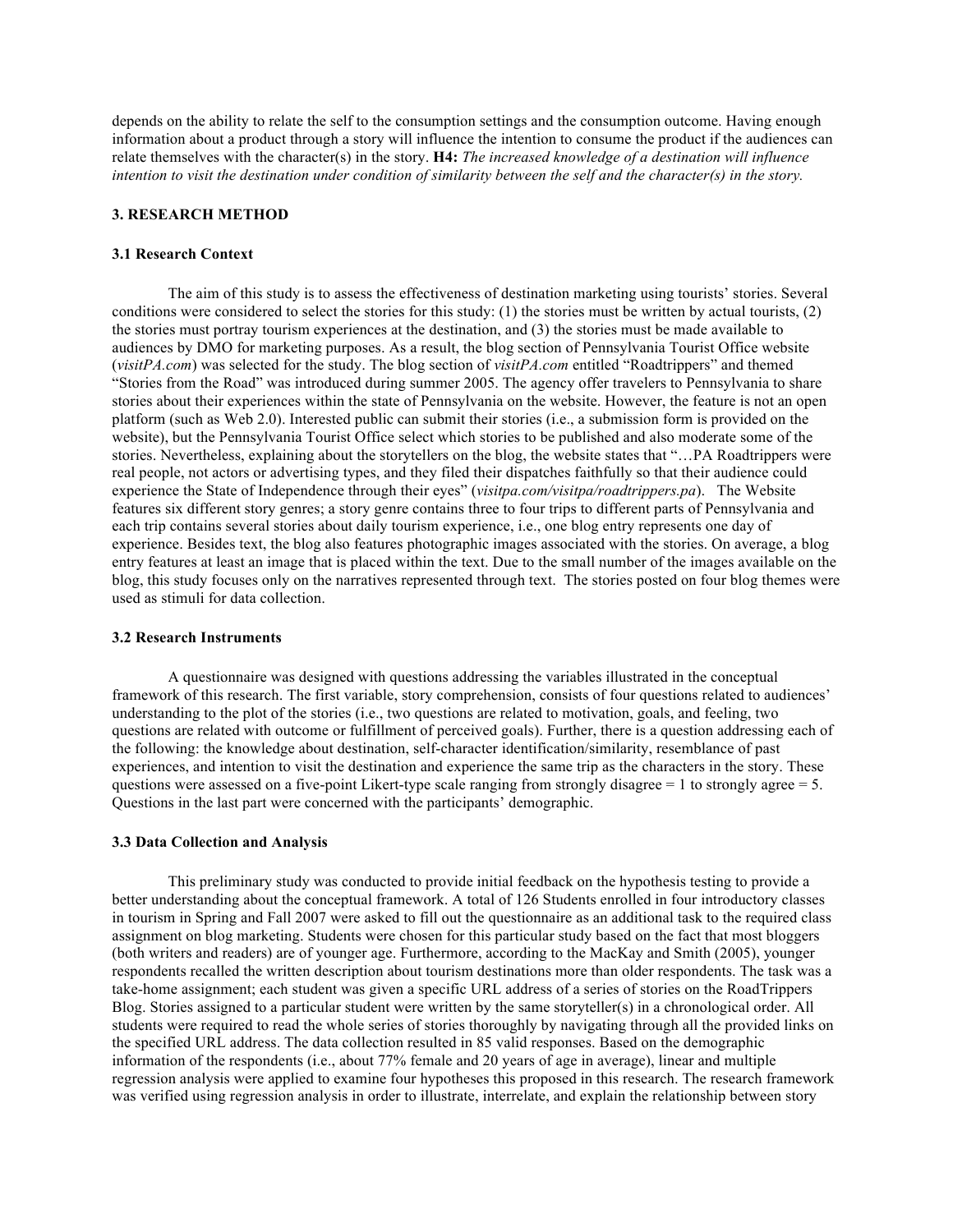comprehension and the increased knowledge about destination. Multiple regression analyses ware conducted to test the subsequent hypotheses.

## **4. RESULTS AND DISCUSSION**

The correlation matrix is presented in Table 1. Although not all the results show significant results, the variables are inter-correlated. That is, Narrative Comprehension variable correlates with Knowledge about Destination and Self-Character Similarity, while Knowledge about Destination correlates with Resemblance of Past Experience. In addition, Resemblance of Past Experience and Self-Character Similarity are significantly correlated with Intention to visit destination.

| <b>Variables</b>                   |           |           |           |           |  |
|------------------------------------|-----------|-----------|-----------|-----------|--|
| 1. Narrative Comprehension         |           |           |           |           |  |
| 2. Knowledge about Destination     | $.27*$    |           |           |           |  |
| 3. Resemblance of Past Experiences | .15       | $.24*$    |           |           |  |
| 4. Self-Character Similarity       | $.22*$    | .15       | $.36**$   |           |  |
| 5. Intention to visit destination  | .10       | .19       | $.24*$    | $.59**$   |  |
| Mean $(SD)$                        | 3.63(.62) | 3.49(1.0) | 3.02(1.2) | 3.37(.92) |  |

| Table 1. Correlation Matrix among Measured Variables |  |  |
|------------------------------------------------------|--|--|
|------------------------------------------------------|--|--|

Note:  $* p < .05$ ,  $** p < .01$ 

**Hypothesis 1.** The first analysis was performed to investigate the influence of the understanding of story on the increasing knowledge about a destination by using linear regression. As represented in Table 2, the relationship between the independent and dependent variables was significantly positive  $(F = 6.25, p < .05)$ . This favorable results support the underlying ability of a story to convey information and knowledge about a product. The ability to understand the narrative of tourists experience at a destination, although it is presented in a first-person perspective (i.e., the description is mainly focused on personal experience consuming the product and not about the product itself), is important to grasp the information and develop knowledge about the destination. This research does not propose the relationship of the narrative comprehension with intention to visit a destination. In order to verify the model, additional regression analysis was executed. As expected, the understanding of narrative does not have a direct effect on the intention to visit a tourism destination  $(F = .84, p > .05)$ . This result verifies the proposed research framework.

|  |  |  |  |  | Table 2. The Result of Linear Regression Analysis |  |  |
|--|--|--|--|--|---------------------------------------------------|--|--|
|--|--|--|--|--|---------------------------------------------------|--|--|

| <b>Variables</b>                  | <b>Increased Knowledge about</b><br><b>Destination</b> | <b>Intention to Visit Destination</b> |  |  |
|-----------------------------------|--------------------------------------------------------|---------------------------------------|--|--|
| Narrative Comprehension $(\beta)$ | $.27*$                                                 | .10                                   |  |  |
|                                   |                                                        |                                       |  |  |
|                                   | .07                                                    | .01                                   |  |  |
| Adjusted $R^2$                    | .06                                                    | $-.00$                                |  |  |
|                                   | $6.25*$                                                | .84                                   |  |  |
| <b>Degree of Freedom</b>          |                                                        |                                       |  |  |

Note:  $* p < .05, ** p < .01$ 

**Hypotheses 2, 3, and 4.** A series of multiple regression analyses (hierarchical regression) was conducted to examine the degree of which knowledge about destination influence the intention to visit a destination, either directly (Hypothesis 2), or with moderating factors, which are resemblance of past experience (Hypothesis 4) and selfcharacter similarity (Hypothesis 3). Table 3 shows the beta coefficient and the amount of variation accounted for after each step. The results of Model 1 supports the second hypothesis which posits that increased knowledge about destination (positively) affects the intention of visit but very little variation ( $\Delta R^2$ =.04,  $p$  <.05). It is argued that knowing more about a tourism destination alone is not sufficient to effectively persuade audiences to have an intention to visit the destination. It is also argued that the increased knowledge of a destination seems to rather not the crucial factor that accentuates the merit of narrative marketing compared with other forms of advertising. In the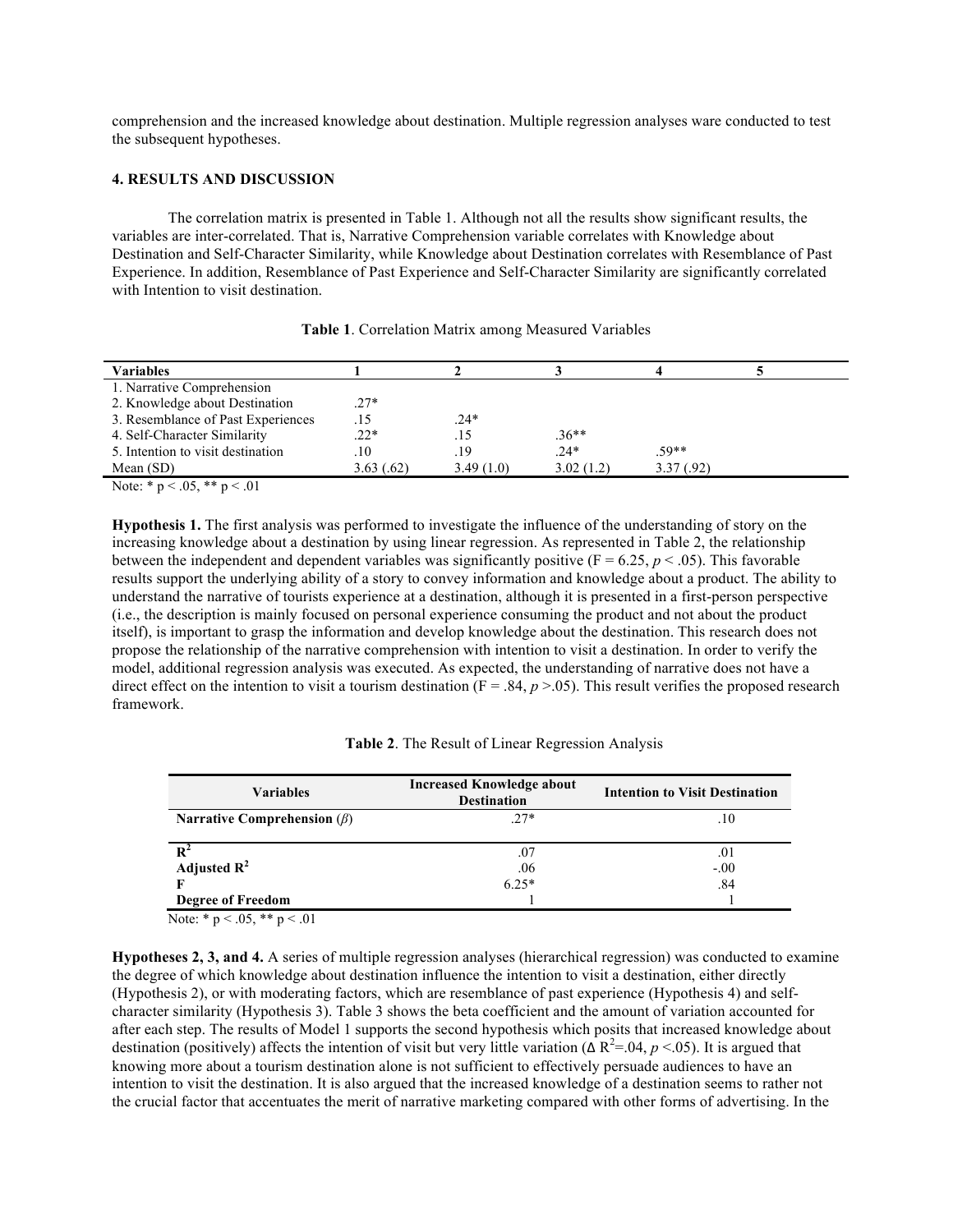next phase of hierarchical regression analyses, resemblance of past experiences was examined as a moderating effect between knowledge as to where travelers visit and the intention to visit. In Model 2, it was observed that the reflection on the past experience increase the model performance compared with the previous model (ΔR<sup>2</sup> = 07, *p* < .05); however, the total variance was still low. In Model 3, self-character similarity was employed to investigate another moderating effect. Comparing the two models (between Model  $2 \& 3$ ), it is indicated that the addition of self-character similarity significantly improved the model performance; Model 3 explains about 34% of variation in the intention to visit a tourism destination ( $\Delta R^2 = .34$ ,  $p < .00$ ). In addition, the self-character similarity significantly and positively affect the intention of visitation ( $\beta$  = .89). In Model 4, all possible variables for the context of past experience and self-character similarity interactions were incorporated. The results indicate that Model 4 explains about 34% of the variance of intention to visit destination ( $\Delta R^2$  = .34,  $p$  < .00). Although the Model 4 is statistically significant, the effects of the interaction of moderating factors with knowledge about destination do not necessarily increase the intention to visit destination. According to the variance explained in Model 2 and 3, we can argue that while the effect of resemblance of past experience is positive and significant, the impact of self-character similarity is much stronger than the reminding past memory, even when considering both factors into the models.

|                                               | Model 1     |                  | Model2      |      | Model3      |      | Model4      |                  |
|-----------------------------------------------|-------------|------------------|-------------|------|-------------|------|-------------|------------------|
|                                               | <b>Beta</b> | $\boldsymbol{P}$ | <b>Beta</b> | P    | <b>Beta</b> | P    | <b>Beta</b> | $\boldsymbol{P}$ |
| Increased Knowledge<br>about Destination (KD) | .22         | .049             | .17         | .140 | .12         | .223 | .43         | .135             |
| Resemblance of<br>Past Experiences (RPE)      |             |                  | .22         | .049 | .021        | .835 | .27         | .464             |
| Self-Character Similarity<br>(SCS)            |             |                  |             |      | .57         | .000 | .80         | .034             |
| Interactions                                  |             |                  |             |      |             |      |             |                  |
| KD x RPE                                      |             |                  |             |      |             |      | $-.33$      | .497             |
| KD x SCS                                      |             |                  |             |      |             |      | $-.31$      | .537             |
|                                               | Model 1     |                  | Model2      |      | Model3      |      | Model4      |                  |
| $\mathbb{R}^2$                                | .05         |                  | .09         |      | .37         |      | .38         |                  |
| Adjusted $R^2$                                | .04         |                  | .07         |      | .34         |      | .34         |                  |
| F                                             | $3.99*$     |                  | $4.07*$     |      | 15.09***    |      | $9.26***$   |                  |
| <b>Degree of Freedom</b>                      |             |                  | 2           |      | 3           |      | 5           |                  |

**Table 3**. The Result of Hierarchical Regression Analysis

Note: \* p < .05, \*\* p < .01, \*\*\*p<.001

The results support the moderation models proposed in the conceptual framework of the study. This finding seems to suggest that for the audiences to fully gain an understanding of the consumption settings (and benefits) through a story is by relating themselves with the story. That is, the ability to relate with the story will be stronger when they can identify themselves as, or similar to, the story character(s); when they think that the characters in the story resemble themselves, they will be able to position themselves in the story and derive a better sense of consumption visions. Hence, the strength of narrative in marketing tourist experience is the ability to provide audiences with an imaginable and relatable lived experience of touristic activities at a destination.

#### **5. CONCLUSION**

While many tourism researchers (Brucks, 1985; Gursoy & McCleary, 2004) suggested the positive influence of knowledge of products on the intention to purchase the products relating the knowledge of consumer/tourists, the research to increase knowledge is scarce. This research suggested a noteworthy innovative information and/or advertising format within context of consumer narratives in the context of destination marketing. While previous researches define the scope of "narrative marketing" as an approach to introduce "some stories" behind the product (e.g., Escalas 2004a; 2004b) or description instead of list (e.g., Adaval & Wyer, 1998), this research narrow its scope to investigating consumers' stories (i.e., written in a first-person perspective), journal-like stories of tourism experiences (i.e., not only consumers' reviews), utilized by DMOs to promote tourism destinations. Since this form of narrative marketing, particularly related with the use of digital media, has recently been embraced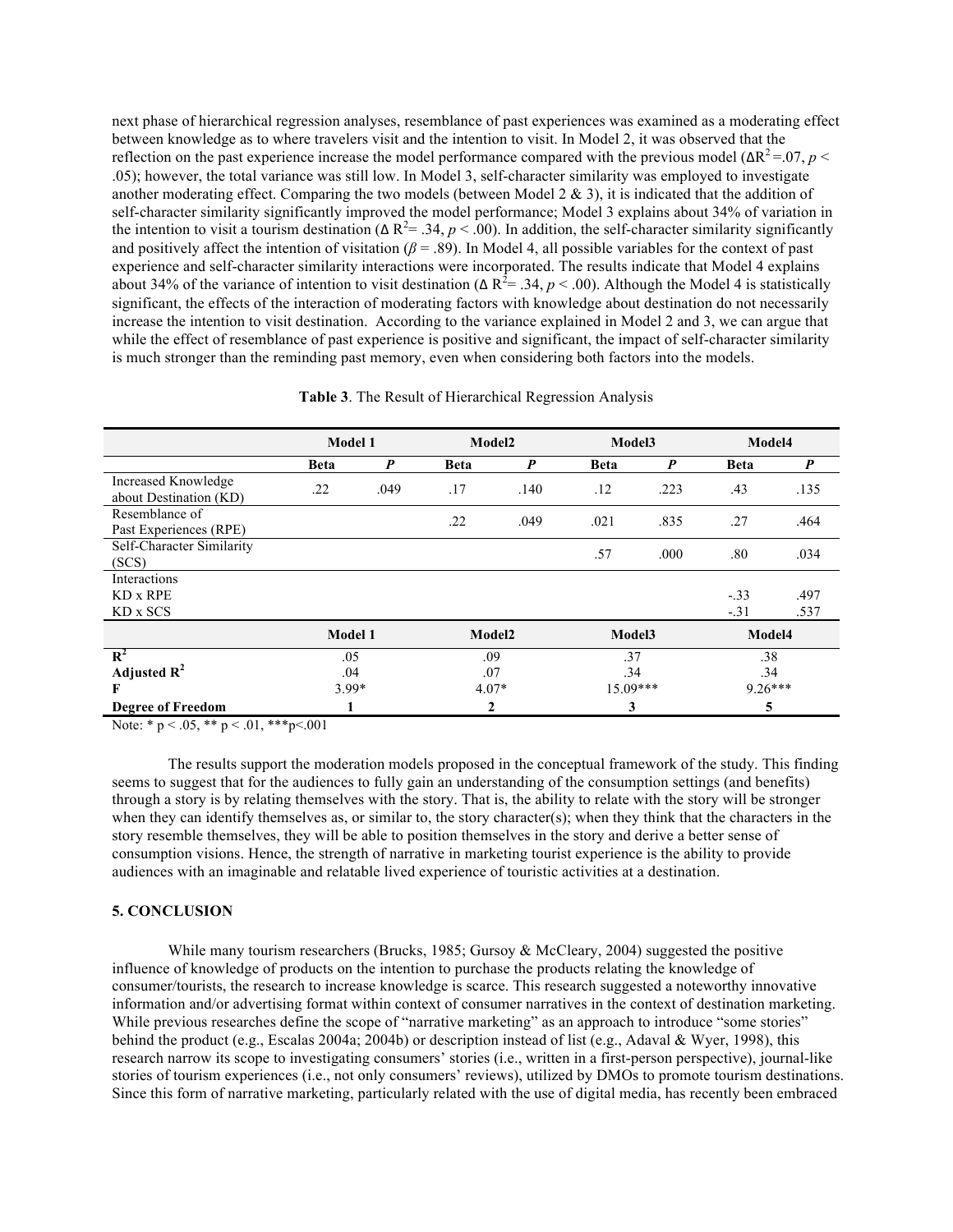by many companies in tourism and hospitality business, this research significantly contributes to the latest development in tourism marketing by providing a better understanding of the effectiveness of using consumers' narratives in destination marketing. The main limitation of this research is the number of sample size (i.e., 85), which is not enough to generalize the results. The instrument to measure the variables can be another weakness of this research. In operationalizing variables (i.e., Increased Knowledge about Destination, Resemblance of Past Experiences, Self-Character Similarity and Intention to Visit Destination), only one question was asked to analyze each variable. Although the study reported in this paper was conducted with limited number of respondents, the results support the conceptual framework, and instruments, developed for this research. This research opens a pathway to similar research investigating the innovative use of digital media for marketing purposes in tourism and hospitality business.

This research supports the concept of narrative reasoning as human ability to retrieve information and derive coherence from narratives. The results of this study indicate that the high ability to understand the story (i.e., narrative comprehension) has a direct effect on the increased knowledge about a destination (see Table 2). The chronology and causality within a story particularly add to the detailed information about a particular tourism activities within a period of time. Compared with other advertising approach, narratives seem to be able to present multiple interrelated information about particularities of a tourism destination, including, but not limited to, attractions, facilities, infrastructures, and a more abstract value such as the overall atmosphere. In short, the narrative structure is an important device to aid the narrative reasoning and narrative processing to gain knowledge about the characteristics of experiential products. Another contribution of this paper, significant to the concept of mental simulation and narrative transportation (Escalas 2004a; 2004b) and consumption visions (Phillips, Olson, & Baumgartner, 1995), is the vital importance of identification of self with the story characters to aid to story persuasion. In this sense, the mental simulation and consumption visions can be formed when audiences experience the present non-self-referencing narrative processing (i.e., reading stories about others) that leads to future selfreferencing imagery (i.e., imagining the self experiencing the same things). This process is enabled when audiences find resemblances of the stories with the stored stories in their memories (i.e., the stories remind them to past positive experiences), and much strongly when audiences can identify the characters as having similarities with them (i.e., audiences fully understand why the characters choose some actions to fulfill certain recognizable goals).

Several implications can be drawn for DMOs. This research signifies the merit of introducing consumers' stories to promote destination, for example with introducing blog capabilities on the official tourist websites. Since the story format is easy to understand, the story may help for novice/inexperienced travelers to obtain information, to make decision to visit the destination, and to make their itinerary. Furthermore, many previous researchers emphasized the importance of word-of-mouth. In this sense, the narrative is also one of the sources of *e*word-ofmouth information. That is, the blog system in which visitors can write down what they experienced by using their own words possess both information provider and advertising functionality to purchase the product. To be able to persuade audiences to visit the destinations, the stories should be able to give the positive notions of the different places at a destination and the touristic activities that the places can afford. DMOs should integrate the narrative marketing strategies with their overall marketing plans. Designing stories for marketing purposes should start with choosing the right character(s) that match the target market. Destinations targeting younger, more adventurous tourists will not benefit from family-oriented stories. On the other hand, destinations can introduce different genres of stories to diversify or expand the current market. Portraying different stories will be effective to provide diverse hypothetical scenarios of travel. Introducing different travel genres and different characters stories can be regarded as customization in advertising; the message about the product (bundles of products) is delivered differently to different market segments. Since audiences tend to relate to the lived picture of a character in the story, introducing characters with different tastes, preferences, and backgrounds can be effective in stimulating empathy among different audiences.

### **REFERENCES**

Adaval, R., & Wyer, R. (1998). The Role of Narrative in Consumer Information Processing. *Journal of Consumer Psychology 7(3)*: 207-248.

Anderson, E. (2007). *Marketers Can't Ignore Web 2.0*. Retrieved August 02, 2007, from http://www.outsourcemarketing.com/articles/OM\_article\_web2.0.pdf